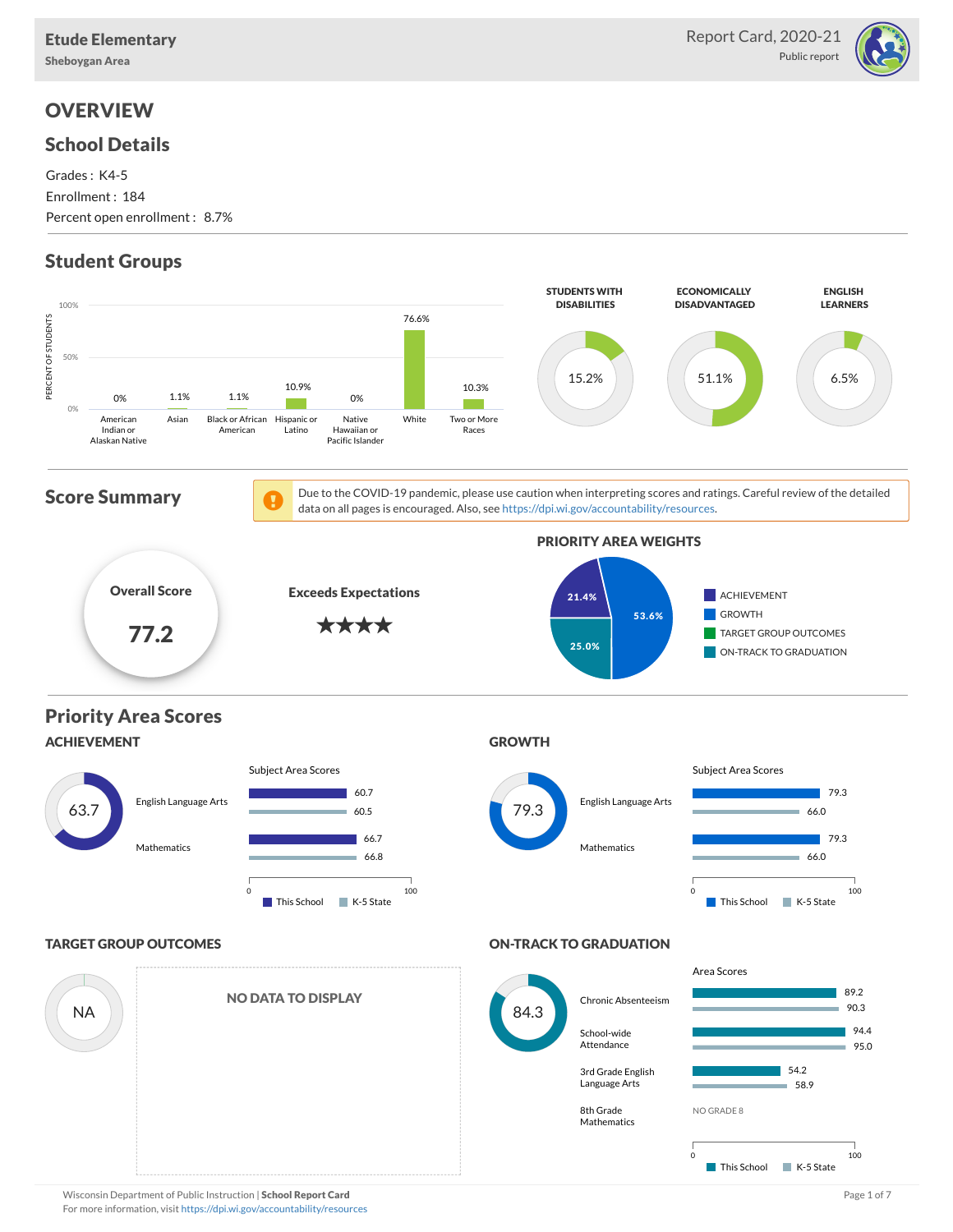

# ACHIEVEMENT

This priority area summarizes how this school's students performed on state assessments using a points-based proficiency system that gives partial credit for Basic test performance and extra credit for Advanced performance. The score is a multi-year average of English language arts and mathematics subscores.

## Priority Area Score



**MATHEMATICS** 

# Student Group Achievement, 2020-21 (for information only)

Group size is given in parentheses. Groups with fewer than 20 students are not displayed.

#### ENGLISH LANGUAGE ARTS



### Performance Levels by Year

These graphs show school-wide percentages and group sizes of students performing at each level.

#### ENGLISH LANGUAGE ARTS



#### **MATHEMATICS**



Wisconsin Department of Public Instruction | School Report Card Page 2 of 7 and 2008 and 2009 and 2 of 7 and 2 of 7

For more information, visit <https://dpi.wi.gov/accountability/resources>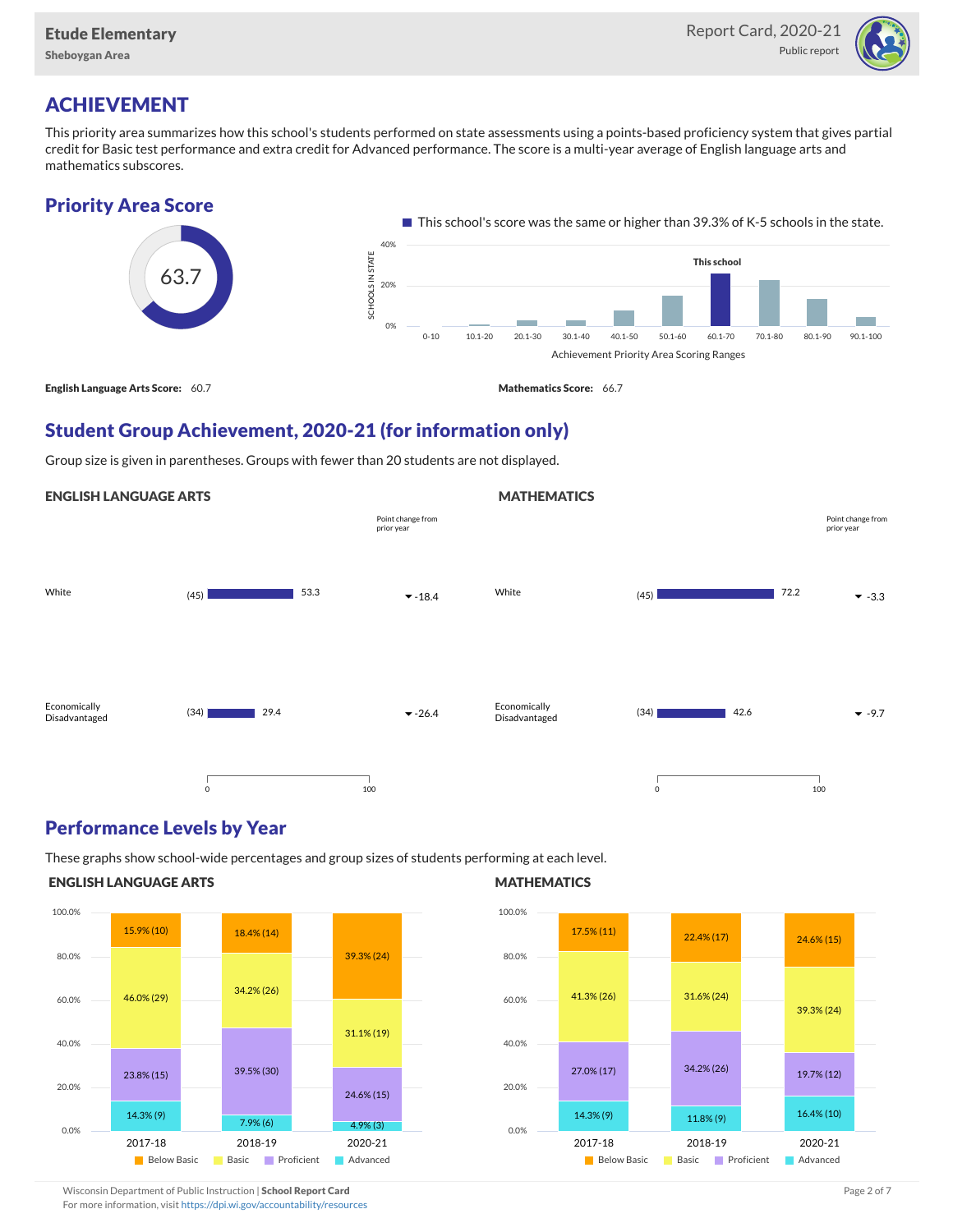

# ACHIEVEMENT - ADDITIONAL INFORMATION

The data on this page is for information only.

# Test Participation Rates, 2020-21

| <b>ENGLISH LANGUAGE ARTS</b> |                             | <b>MATHEMATICS</b> |                             |  |  |  |  |  |
|------------------------------|-----------------------------|--------------------|-----------------------------|--|--|--|--|--|
| All students                 | Lowest-participating group: | All students       | Lowest-participating group: |  |  |  |  |  |
|                              | White                       |                    | White                       |  |  |  |  |  |
| 69.6%                        | 64.4%                       | 69.6%              | 64.4%                       |  |  |  |  |  |

## Student Group Performance Levels by Year

Groups with any full academic year students in tested grades are shown.

#### ENGLISH LANGUAGE ARTS

|                                   |                  |           | 2017-18    |           |                | 2018-19<br>2020-21 |          |            |                      |                |                  |           |            |                      |                    |
|-----------------------------------|------------------|-----------|------------|-----------|----------------|--------------------|----------|------------|----------------------|----------------|------------------|-----------|------------|----------------------|--------------------|
|                                   | Tested<br>Total# | Advanced  | Proficient | Basic     | Below<br>Basic | Tested<br>Total#   | Advanced | Proficient | Basic                | Below<br>Basic | Tested<br>Total# | Advancec  | Proficient | Basic                | <b>Below Basic</b> |
| All Students: K-5 State           | 192,784          | 7.3%      | 35.1%      | 34.5%     | 23.2%          | 189,032            | 6.7%     | 33.7%      | 34.8%                | 24.8%          | 158,545          | 5.8%      | 31.3%      | 35.0%                | 27.9%              |
| <b>All Students</b>               | 63               | 14.3%     | 23.8%      | 46.0%     | 15.9%          | 76                 | 7.9%     | 39.5%      | 34.2%                | 18.4%          | 61               | 4.9%      | 24.6%      | 31.1%                | 39.3%              |
| American Indian or Alaskan Native | $\sim 20$        | $\ddot{}$ | $\star$    | $\star$   | $\star$        | $\angle 20$        | $\star$  | $\star$    | $\ddot{}$            | $\ddot{}$      | $\Omega$         | <b>NA</b> | <b>NA</b>  | <b>NA</b>            | <b>NA</b>          |
| Asian                             | $\mathbf 0$      | <b>NA</b> | <b>NA</b>  | <b>NA</b> | <b>NA</b>      | $\sim 20$          | $\star$  | $\star$    | $\star$              | $\star$        | $\angle 20$      | $\star$   | $\star$    | $\ddot{}$            |                    |
| <b>Black or African American</b>  | $\angle 20$      | $\ddot{}$ | $\star$    | ٠         | $\star$        | $\angle 20$        | $\star$  | $\star$    | $\ddot{\phantom{1}}$ | $\star$        | $\sim 20$        | $\star$   | $\star$    | $\ddot{\phantom{1}}$ |                    |
| Hispanic or Latino                | $\overline{20}$  | $\star$   | $\star$    | $\star$   | $\star$        | $\angle 20$        | $\star$  | $\star$    | $\star$              | $\star$        | $\angle 20$      | $\star$   | $\star$    | $\star$              |                    |
| White                             | 46               | 17.4%     | 28.3%      | 43.5%     | 10.9%          | 53                 | 9.4%     | 41.5%      | 32.1%                | 17.0%          | 45               | 6.7%      | 28.9%      | 28.9%                | 35.6%              |
| Two or More Races                 | $\sim 20$        | $\star$   | $\star$    | $\star$   | $\star$        | $\sim 20$          | $\star$  | $\star$    | $\ddot{}$            | $\star$        | $\sim 20$        | $\star$   | $\star$    |                      |                    |
| <b>Economically Disadvantaged</b> | 34               | 5.9%      | 14.7%      | 52.9%     | 26.5%          | 43                 | 2.3%     | 32.6%      | 39.5%                | 25.6%          | 34               | 0.0%      | 11.8%      | 35.3%                | 52.9%              |
| <b>English Learners</b>           | $\sim 20$        | $\star$   | $\star$    | $\star$   | $\star$        | $\angle 20$        | $\star$  | $\star$    | $\star$              | $\star$        | $\sim 20$        | $\star$   | $\star$    |                      |                    |
| <b>Students with Disabilities</b> | $\angle 20$      | $\star$   | $\star$    | $\star$   | $\star$        | $\angle 20$        | $\star$  | $\star$    |                      | $\star$        | $\leq 20$        | $\star$   | $\star$    | $\ddot{}$            | $\star$            |

#### **MATHEMATICS**

|                                   |                  |           | 2017-18    |           |                    | 2018-19<br>2020-21 |          |            |           |                |                  |           |            |                      |                    |
|-----------------------------------|------------------|-----------|------------|-----------|--------------------|--------------------|----------|------------|-----------|----------------|------------------|-----------|------------|----------------------|--------------------|
|                                   | Tested<br>Total# | Advanced  | Proficient | Basic     | <b>Below Basic</b> | Tested<br>Total#   | Advanced | Proficient | Basic     | Below<br>Basic | Tested<br>Total# | Advanced  | Proficient | Basic                | <b>Below Basic</b> |
| All Students: K-5 State           | 193,134          | 11.3%     | 35.2%      | 32.5%     | 21.0%              | 189,328            | 12.0%    | 34.8%      | 32.0%     | 21.2%          | 158,380          | 10.1%     | 32.3%      | 32.1%                | 25.6%              |
| All Students                      | 63               | 14.3%     | 27.0%      | 41.3%     | 17.5%              | 76                 | 11.8%    | 34.2%      | 31.6%     | 22.4%          | 61               | 16.4%     | 19.7%      | 39.3%                | 24.6%              |
| American Indian or Alaskan Native | $\angle 20$      | $\star$   | $\star$    | $\star$   | $\star$            | $\sim 20$          | $\star$  | $\star$    | $\star$   | $\star$        | $\Omega$         | <b>NA</b> | <b>NA</b>  | <b>NA</b>            | <b>NA</b>          |
| Asian                             | $\mathbf 0$      | <b>NA</b> | <b>NA</b>  | <b>NA</b> | <b>NA</b>          | $\angle 20$        | $\star$  | $\star$    | $\star$   | $\star$        | $\sim 20$        | $\star$   | $\star$    | $\ddot{}$            |                    |
| <b>Black or African American</b>  | $\leq 20$        | $\star$   | $\star$    | ٠         | $\star$            | $\angle 20$        | $\star$  | $\star$    | $\star$   | $\star$        | $\angle 20$      | $\star$   | $\star$    | $\ddot{\phantom{1}}$ |                    |
| Hispanic or Latino                | $\angle 20$      | $\star$   | $\star$    | $\star$   | $\star$            | $\angle 20$        | $\star$  | $\star$    | $\star$   | $\star$        | $\angle 20$      | $\star$   | $\star$    | $\ddot{}$            |                    |
| White                             | 46               | 15.2%     | 32.6%      | 34.8%     | 17.4%              | 53                 | 15.1%    | 39.6%      | 26.4%     | 18.9%          | 45               | 22.2%     | 20.0%      | 37.8%                | 20.0%              |
| Two or More Races                 | $\sim 20$        |           | $\star$    | $\star$   | $\star$            | $\sim 20$          | $\star$  | $\star$    | $\star$   | $\star$        | $\angle 20$      | $\star$   | $\star$    |                      |                    |
| <b>Economically Disadvantaged</b> | 34               | 5.9%      | 17.6%      | 52.9%     | 23.5%              | 43                 | 7.0%     | 20.9%      | 41.9%     | 30.2%          | 34               | 0.0%      | 17.6%      | 50.0%                | 32.4%              |
| <b>English Learners</b>           | $\sim 20$        | $\star$   | $\star$    | ٠         | $\star$            | $\sim 20$          | $\star$  | $\star$    | $\ddot{}$ | $\star$        | $\sim 20$        | $\star$   | $\star$    |                      |                    |
| <b>Students with Disabilities</b> | $\sim 20$        | $\star$   | $\star$    | $\star$   | $\star$            | $\sim 20$          | $\star$  | $\star$    | ٠         | $\star$        | $\sim 20$        | $\star$   | $\star$    | $\ddot{}$            | $\star$            |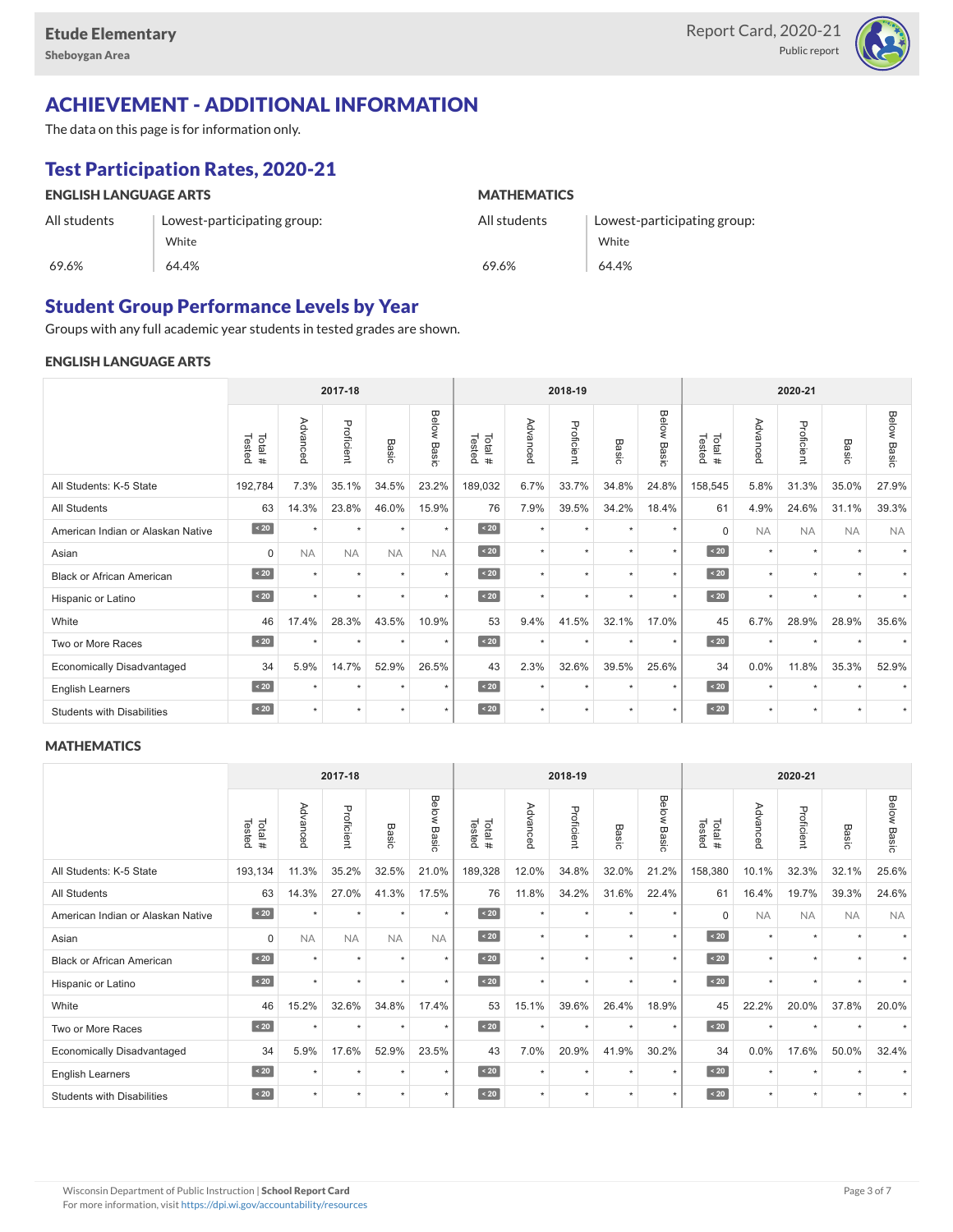

# **GROWTH**

This priority area measures year-to-year student progress on statewide tests. It uses a value-added model that seeks to control for circumstances beyond the influence of educators. A high value-added score means that on average students in the school are progressing more quickly than other, similar students. Growth is scored from 0 to 100 to match the other priority areas and is a conversion from the roughly 0 to 6 value-added score.



# Student Group Value-Added (for information only)

Value-added scores cover an approximately 0-6 range. Higher scores mean greater positive impact. A score of 3.0 is average. Group size is shown in parentheses. Groups with fewer than 20 students are not displayed. Shaded boxes indicate higher-than-average scores.

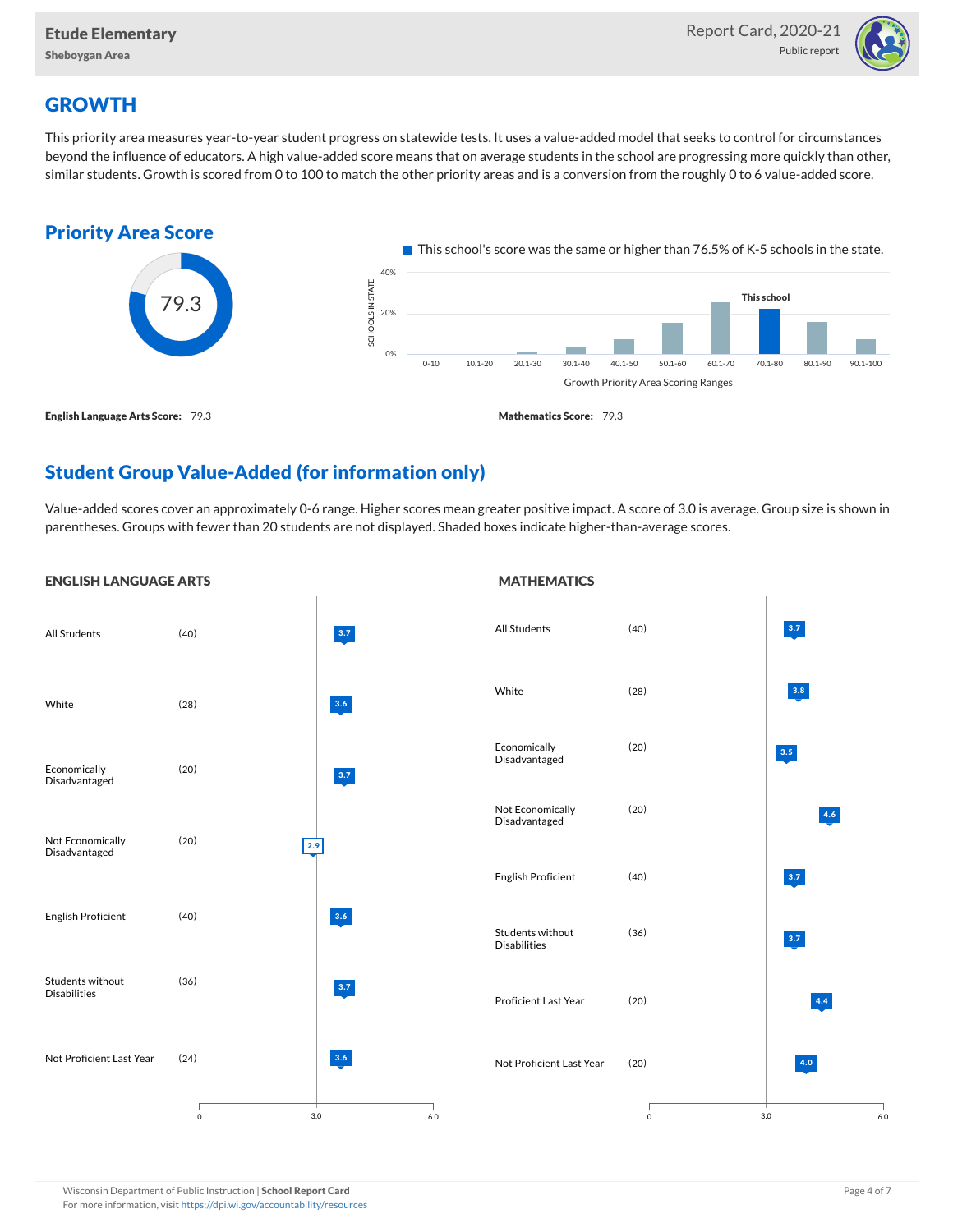

# TARGET GROUP OUTCOMES

This priority area examines outcomes for students with the lowest test scores — the Target Group. It is designed to promote equity by helping schools focus on learners who need the most support while also improving outcomes for all students. The priority area score combines component scores for achievement, growth, chronic absenteeism, and attendance or graduation rate. Data are not displayed when target groups have fewer than 20 students.

# Priority Area Score



# Component Scores

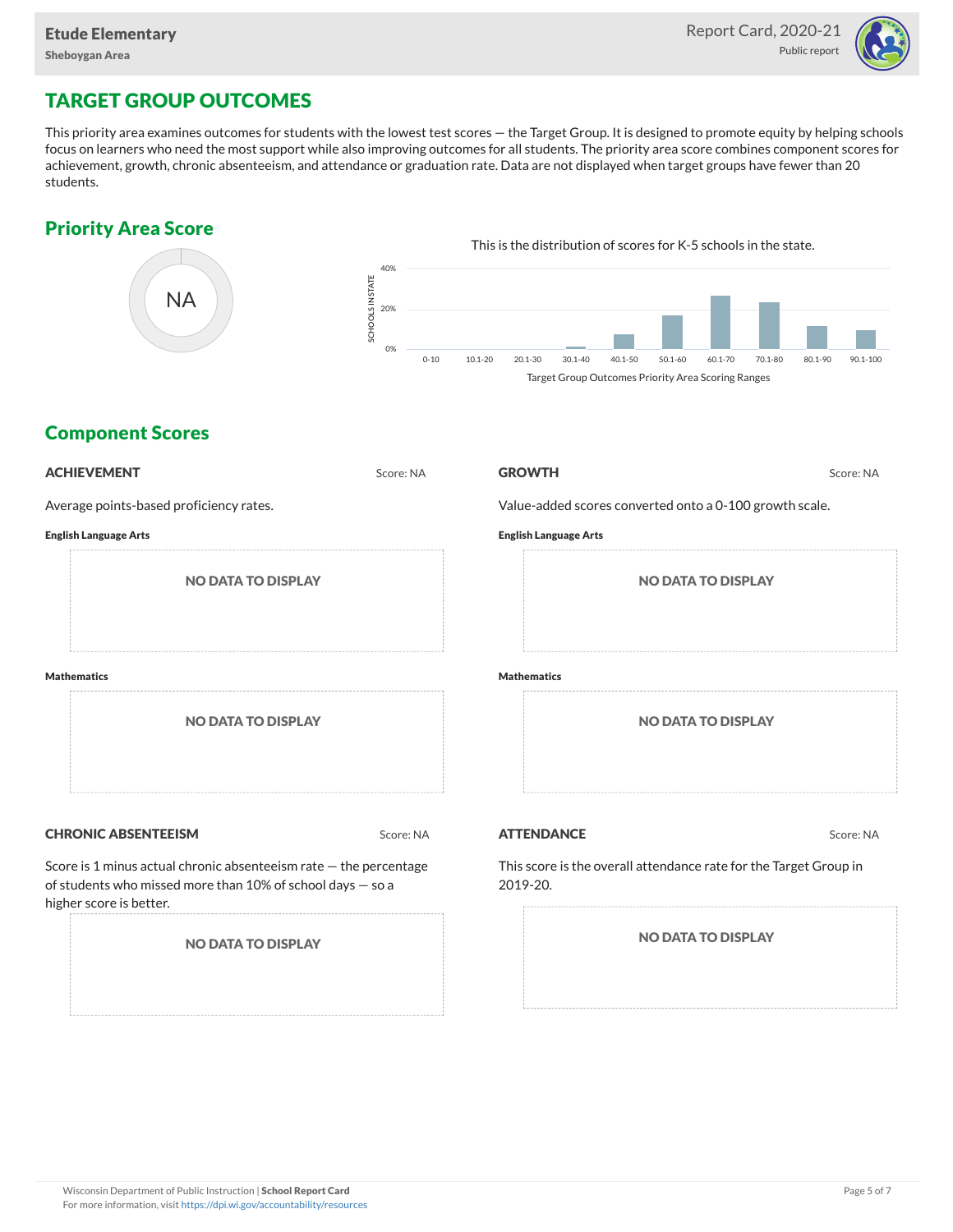

# ON-TRACK TO GRADUATION

This priority area indicates how successfully students are progressing toward completing their K-12 education. The score combines component scores for measures of student engagement and achievement.



## Component Scores



Score is 1 minus actual chronic absenteeism rate — the percentage of students who missed more than 10% of school days — so a higher score is better.



#### **SCHOOL-WIDE ATTENDANCE** Score: 94.4

This score is the overall attendance rate for the school in 2019-20.



**3RD GRADE ENGLISH LANGUAGE ARTS** Score: 54.2

Average points-based proficiency rates.



#### **8TH GRADE MATHEMATICS** Score: NA

Average points-based proficiency rates.

NO GRADE 8